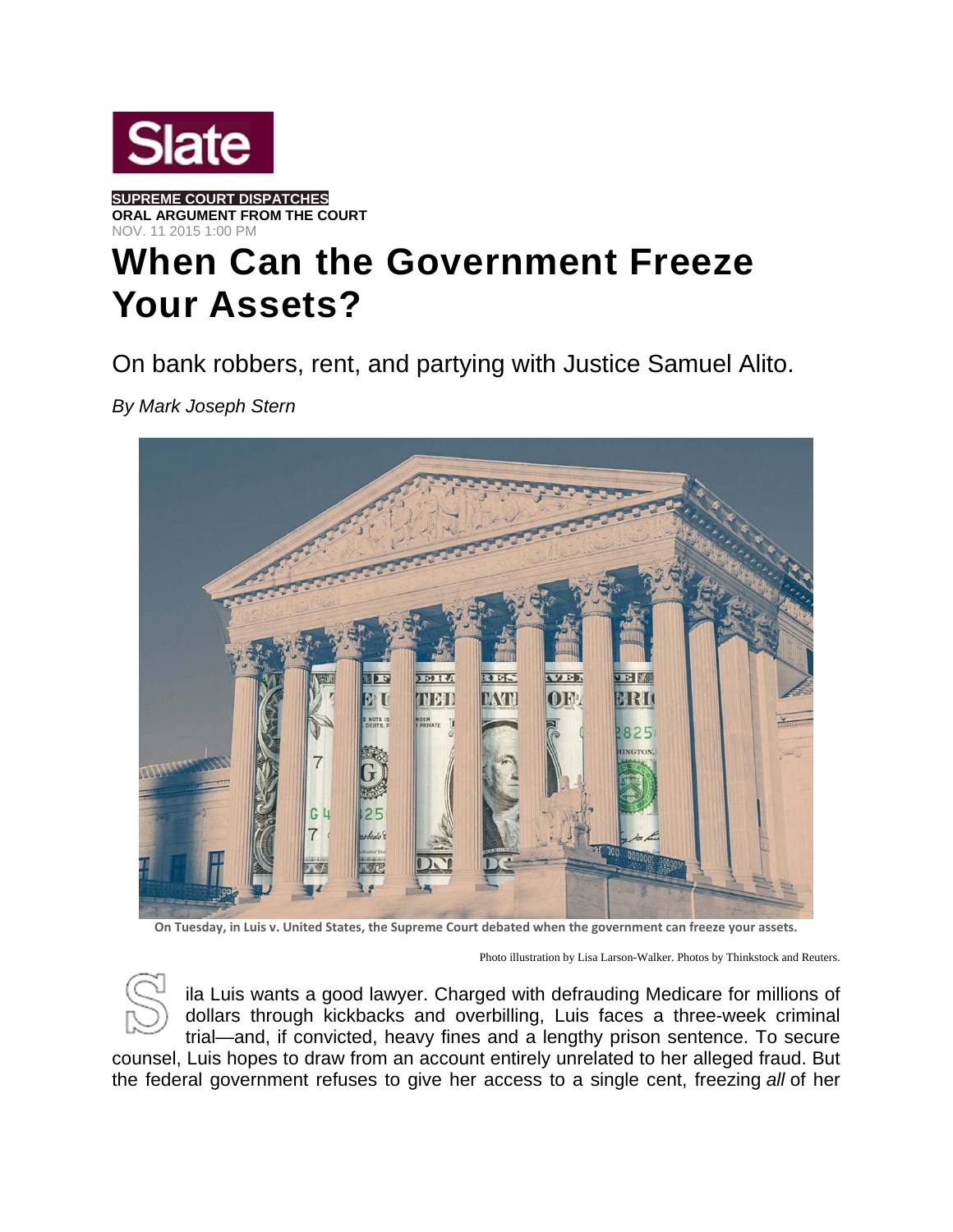assets, including those untainted by her purported fraud. You can still get a lawyer to represent you, the government tells her—you just have to find one who'll do it for free.



Nobody is eager to stand up for a rich woman who allegedly swindled taxpayers for millions then demands the right to hire a fancy lawyer. But Luis seeks support from that longtime defender of unpopular plaintiffs, the Constitution of the United States. Scan through the Sixth Amendment, and you'll find that "in all criminal prosecutions, the accused shall enjoy the right … to have the assistance of counsel for his defense." The Supreme Court has long held that this

provision includes the right of a defendant "to secure counsel of his own choice." Luis argues that, by denying her access to legitimate, untainted funds, the government is unconstitutionally denying her the right to choose her preferred attorney.

On Tuesday morning, Luis took her case to the Supreme Court to see if she could find five justices who agree with her theory. It'll be a close call. After a lively hour of arguments, it's not at all clear which way the court is leaning. This is one of those cases that transcends ideological (or, for cynics, partisan) divisions: a good old-fashioned stumper where what *seems* right and what the Constitution demands may very well be at complete odds.

Howard Srebnick, a lawyer from Florida, where Luis's alleged crimes occurred, kicks off arguments with a defense of Luis, and his glorious mullet instantly stands out in a courtroom filled with neatly trimmed locks and balding pates. Srebnick wants the court to draw a simple line between tainted and untainted funds. Tainted funds, the court held in 1989, can be constitutionally frozen even when doing so bars the defendant from retaining her preferred attorney. ("A defendant has no Sixth Amendment right to spend another person's money for services rendered by an attorney," the court huffed.) But untainted funds, Srebnick argues, cannot be entirely frozen: The Sixth Amendment requires that a defendant be permitted to draw from untainted assets to pay an attorney of her choice.

This distinction holds for approximate 45 seconds, at which point Justice Elena Kagan thrusts the court into an ontological debate about money. Kagan describes two bank robbers: one who uses stolen money to pay an attorney, and one who uses stolen money to pay his rent—then uses the money he saved on rent to pay an attorney.

"Why," Kagan asks, "should the two cases be treated any differently for Sixth Amendment purposes?"

Srebnick tries to slither out of the hypothetical, but Justice Samuel Alito circles back to it with a devilishly clever twist. Imagine two brothers, Alito says, who rob a bank together and take \$5,000 each. That same day, a rich uncle gives them each another \$5,000.

"So they go out to party," Alito says, using "party" as a verb in a way that makes him seem weirdly hip. "And they both spend \$5,000 partying. One of them spends the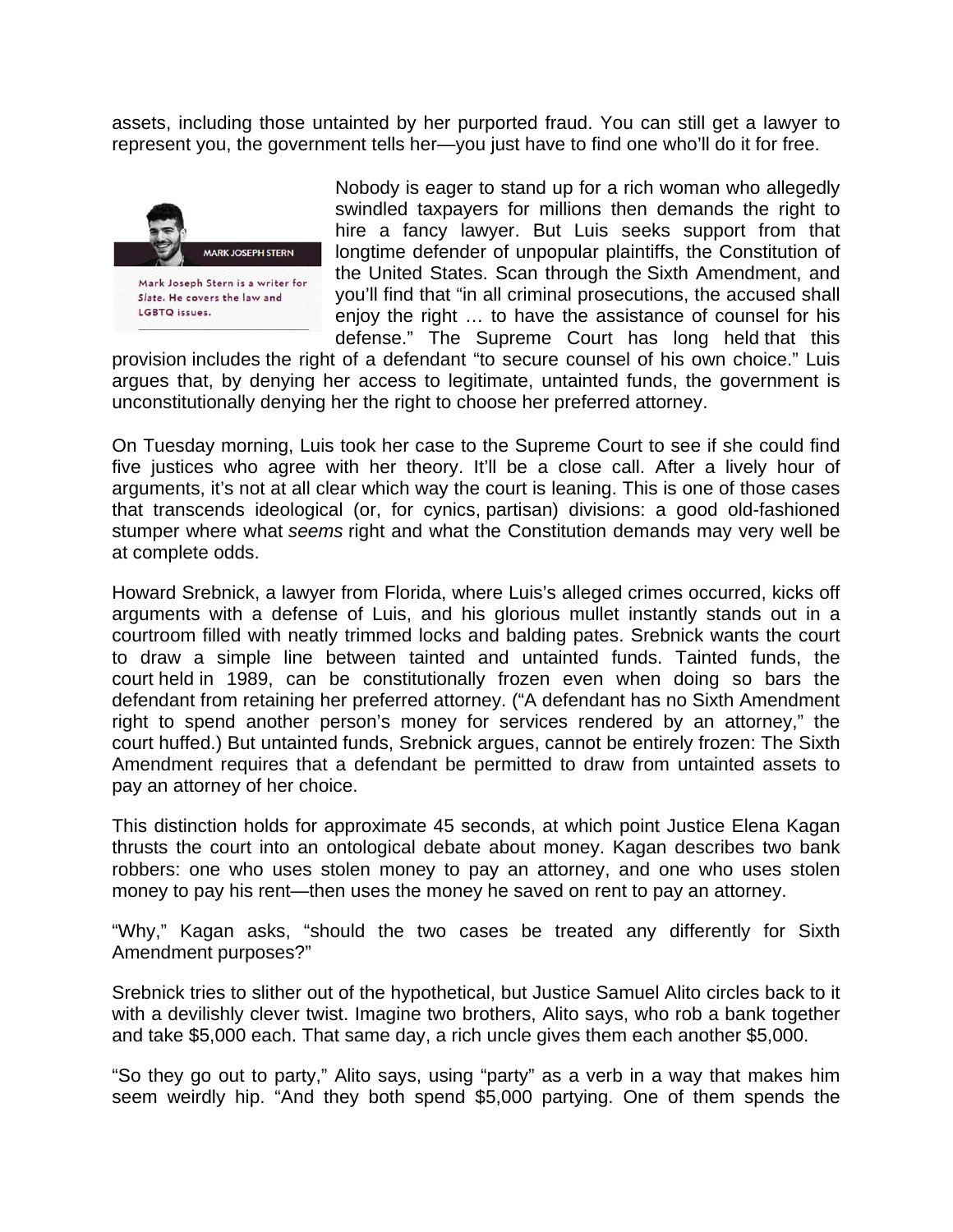money from the bank robbery. The other one spends the money given to him by the rich uncle."

"And your position," Alito concludes with a look of pre-emptive incredulity, "is is that the one who spent the money from the bank robbery" gets to use his \$5,000 to hire a lawyer—but the one who spent the money from the uncle is "out of luck"?

This is a trap, and Srebnick walks straight into it.

"Yes," he responds firmly. Justice Anthony Kennedy looks flustered, as he so often does.

"You want this court to say, spend the bank robbery money first," Kennedy says. The audience in the courtroom laughs a bit pityingly.

Srebnick recalibrates his argument to win over Justice Antonin Scalia's heart. Scalia loves few things more than property and originalism, so Srebnick brings up both. He starts with property, arguing that defendants have a "valid property right" in untainted assets, which the government cannot violate. Scalia quickly shoots him down, asking why, if Luis fully owns her untainted assets, she has a right to use them for a lawyer and not for anything else she chooses.

"That seems to me a very evanescent line," Scalia grouses. "I don't know why the property case is stronger" in the Sixth Amendment context.

**"So they go out to party," Alito says, using "party" as a verb in a way that makes him seem weirdly hip.** 

Good point! Srebnick veers toward originalism instead, noting that the Supreme Court did not grant all indigent defendants a right to state-appointed counsel until 1963. That means that, when the Sixth Amendment was ratified in 1791, the right to counsel would have been meaningless if the government could simply freeze defendants' assets and "impoverish them by virtue of the accusation alone." No money, no lawyer.

This argument is actually pretty compelling, but it finds no apparent takers. Srebnick seems to have lost his case—until

Deputy Solicitor General Michael Dreeben steps up to argue for the prosecution. Dreeben suddenly faces an enfilade of sharp questions from Chief Justice John Roberts, Justice Sonia Sotomayor, and Justice Stephen Breyer. This unlikely troika dissented from the court's latest criminal forfeiture case, a truly awful decision that found that indicted defendants don't have the right to a hearing when the government freezes their legal funds. This time around, the three home in on an internal inconsistency with the federal law at issue. The statute, Roberts points out, allows a judge to exercise "equitable discretion" in unfreezing funds the defendant may need—to pay her daughter's tuition, for instance.

"If he can exercise equitable discretion for the daughter's tuition," Roberts asks, eyebrows furrowed, "why not when the Sixth Amendment is at stake? It would seem to